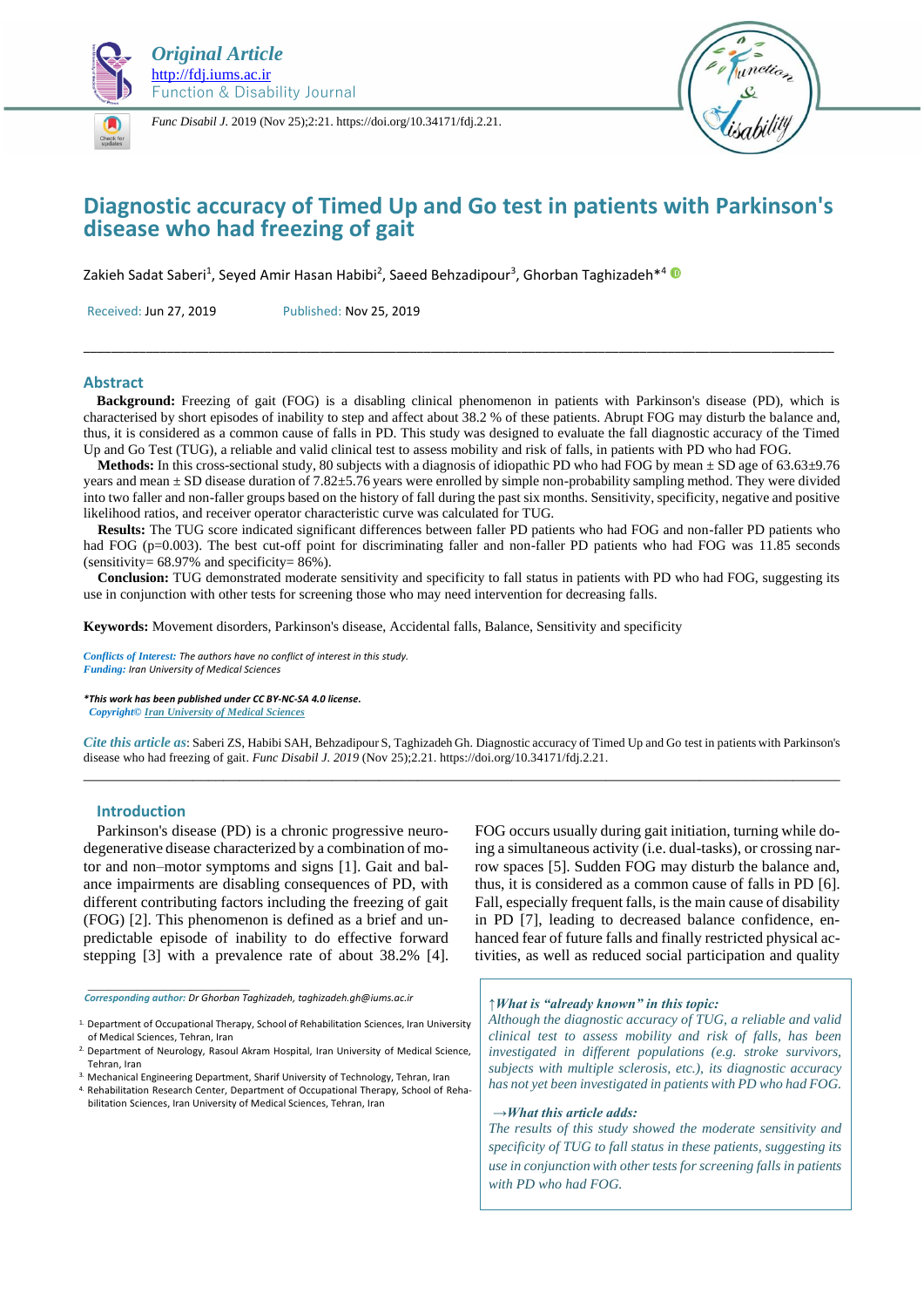of life in these patients [7]. Approximately 65% and 50% of patients with PD experience at least one fall per year and frequent falls, respectively [8]. The severity of the FOG and the number of falls increases with increasing PD severity [3, 9].

It has been suggested that 30% to 40% of falls can be prevented if subjects at risk for falls are identified and given proper interventions [10]. Considering the high prevalence rate of FOG and falls in patients with PD and close relation between FOG and falls, identifying PD patients with FOG (PD+FOG) who had at risk of falls is important in order to refer them for receiving appropriate fall-related interventions and preventing future falls and its above-mentioned destructive consequences. In order to do this, clinical tests that provide accurate screening are required. Although various balance tests are currently being used in clinical settings, the Berg Balance Scale (BBS) is considered as a reference standard for balance evaluation. However, it has been shown that BBS has a ceiling effect in patients with PD and other populations [11-13]. Therefore, a patient may obtain perfect score on the BBS while still has balance impairments that should be addressed [14]. Timed Up and Go test (TUG) is one of the most common measures used to evaluate functional mobility and dynamic balance in patients with PD, which has been recently listed as "recommended measure" for use in these patients by the Movement Disorders Society (MDC)-commissioned task force [15]. The British Society of Gerontology Guidelines/American Geriatrics Society also recommended the TUG as a screening test for falls risk [16]. TUG needs both static and dynamic balance and is highly correlated with falls, gait speed, and functional mobility in older adults [17]. Higher TUG score in patients with PD is associated with reduced mobility and may more precisely predict falls compared with the total score of the UPDRS [18]. Administration of TUG is easy and not time-consuming and high validity and reliability have been reported for it in patients with PD [19]. Therefore, the aim of this study was to investigate the diagnostic accuracy of TUG for fall risk in patients with PD who had FOG.

# **Methods**

# *Participants*

In this cross-sectional study, 80 patients with idiopathic PD who had FOG were enrolled using the simple non-probability method from Movement Disorders Clinics of the Iran University of Medical Sciences. The following inclusion criteria were considered: 1. Diagnosis of idiopathic PD by a neurologist, 2. Being in Hoehn & Yahr (H & Y) stage of I-III [20], 3. presence of FOG (i.e. score $\geq 1$  on the item 3 of FOG questionnaire) [21], 4. Acceptable level of cognitive function (i.e. score≥ 24 on the Monteral Cognitive Assessment (MoCA)) [22], 5. Ability to walk independently for at least 10 meters, and 6. Not having other neurologic disorders than PD (e.g. stroke), orthopedic disorders or any other comorbidity likely to affect balance and mobility. Before the enrolment of participants, approval for the study protocol was given from the Ethics Committee of Iran University of Medical Sciences (IR.IUMS.REC1396.9511355009). All participants signed

a written informed consent form before study commencement.

#### *Procedure*

The following information was recorded during the individual interview section of the examination: age, gender, height, weight, duration of PD diagnosis, the severity of motor impairments based on the motor subsection of Unified Parkinson's Disease Rating Scale (UPDRS-III), and fall history. An accident that leads to unintentionally come to rest on the ground or other low surfaces was considered as a fall in the present study [23]. Participants were classified as fallers if their self-reported falls were  $\geq 2$  during the previous 6 months [14].

Following the individual interview, participants were assessed by the TUG, in which the time taken to rise from a chair, walk forward for three meters, turn around, walk back, and sit down on the chair is recorded by a stopwatch. During the test, participants were allowed to use assistive devices, which they would normally use [24]. The participants performed one practice trial and then three trials of the TUG were conducted and their average value was considered as the final TUG score. High test-retest reliability and inter-rater reliability of the TUG has also been reported in patients with PD [25]. All assessments were performed in on-medication state of patients with PD (i.e. 1-2 h after taking the antiparkinsonian medications) by an expert occupational therapist with enough training to conduct the tests.

#### *Statistical Analysis*

Statistical analysis was done using SPSS for Windows (version 13) and Med Calc Statistical software (version 13.0.6). The normal distribution of data was confirmed by the results of the Kolmogorov–Smirnov test. Descriptive statistics were determined for general and clinical characteristics of the participants and comparison of faller and non-faller groups regarding these variables was performed using independent sample t-tests for quantitative variables and Chi-square test for qualitative variables. We used standard definitions of sensitivity (i.e. true positive  $(true positive + false negative)$  $\times$  100 ) and specificity (  $\frac{U}{(true \ negative + false \ positive)} \times 100$ ) to determine how accurately patients with PD+FOG were classified by TUG as

fallers and non-fallers. Negative predictive value (NPV), and positive predictive value (PPV) are true negative and true positive results of a test, which calculated by the following formulae, respectively: true negative/ (true negative  $+$  false negative), and true positive/ (true positive + false positive). The positive likelihood ratio (PLR) and negative likelihood ratio (NLR) were calculated as sensitivity/ (1-specificity) and (1-Sensitivity)/ Specificity, respectively.

#### **Results**

Eighty patients with PD+FOG (28 females and 52 males) by mean  $\pm$  SD age of 63.63 $\pm$ 9.76 years, mean  $\pm$  SD duration of PD diagnosis of 7.82 $\pm$ 5.76 years, and mean  $\pm$  SD UP-DRS-III score of  $22.74 \pm 10.15$  participated in the current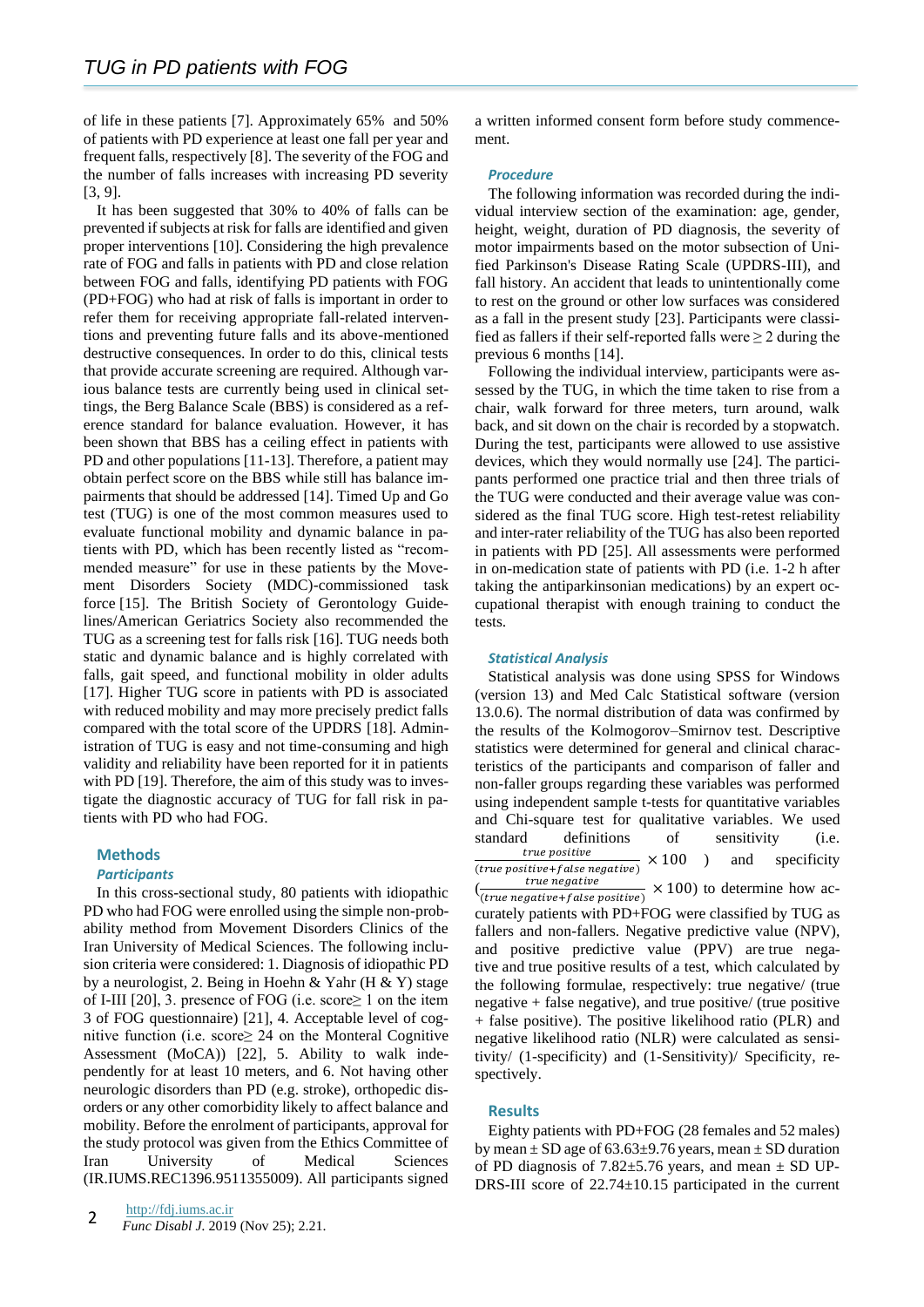study. According to the fall history during the previous 6 months, 29 participants (36.30%, 10 females and 19 males) were classified as fallers, while 51 participants (63.80 %, 18 females and 33males) were classified as non-fallers. The general and clinical characteristics of the participants are presented in Table 1. A comparison of faller and non-faller groups revealed that there was not a significant difference between groups, with the exception of UPDRS-III score  $(p=0.000)$  (Table 1). The results also indicated a significant correlation between the TUG score and UPDRS-III score  $(r=0.49, p=0.001)$ .

 $9.67\pm3.19$  seconds in the faller and non-faller groups (Table 2), respectively, which was significantly higher in the faller group  $(p=0.003)$ . The best cut-off score of TUG for discriminating faller and non-faller PD+FOG patients was 11.85 seconds (sensitivity=68.97, specificity=88.24, AUC=79%, 95%CI=67-88%, p<0.0001, PPV=39.4, NPV=96.2, NLR= 0.35, and PLR=5.86) (Table 3, Figure. 1). With a TUG score equal to or greater than 11.85 seconds, 39.4 % of PD+FOG patients were correctly classified in the faller group.

# **Discussion**

Recently, different clinical tests including TUG have

| The mean $\pm$ SD of the TUG score was 19.77 $\pm$ 16.90 and |  |  |
|--------------------------------------------------------------|--|--|
|                                                              |  |  |

| <i>Table 1.</i> General and clinical characteristics of the participants |                              |                                 |      |    |       |
|--------------------------------------------------------------------------|------------------------------|---------------------------------|------|----|-------|
| <b>Variable</b>                                                          | Non-faller group<br>$(n=51)$ | <b>Faller</b> group<br>$(n=29)$ |      | df | D     |
| Age (year)                                                               | $62.29 + 11.14$              | $65.97 + 6.16$                  | 1.64 | 78 | 0.11  |
| Height (cm)                                                              | $166.71 + 9.38$              | $166.00 + 7.91$                 | 0.34 | 78 | 0.73  |
| Weight (kg)                                                              | $72.50 \pm 11.71$            | $70.26 \pm 10.73$               | 0.85 | 78 | 0.40  |
| <b>BMI</b> ( $kg/m2$ )                                                   | $26.19 + 4.05$               | $25.46 \pm 4.13$                | 0.77 | 78 | 0.44  |
| PD duration (year)                                                       | $7.48 \pm 6.14$              | $8.41 \pm 5.07$                 | 0.70 | 78 | 0.49  |
| <b>UPDRS-III</b> (score)                                                 | $18.50 \pm 8.57$             | $29.00 \pm 9.14$                | 4.01 | 78 | 0.000 |

Abbreviations: BMI, Body Mass Index; UPDRS-III, the motor subsection of Unified Parkinson's disease rating scale

*Table 2.* TUG score in patients with PD who had FOG with regards to the history of fall

| <b>TUG</b> score | $\frac{1}{2}$ and $\frac{1}{2}$ by $\frac{1}{2}$ by $\frac{1}{2}$ and $\frac{1}{2}$ and $\frac{1}{2}$ by $\frac{1}{2}$ and $\frac{1}{2}$ and $\frac{1}{2}$ and $\frac{1}{2}$ and $\frac{1}{2}$ and $\frac{1}{2}$ and $\frac{1}{2}$ and $\frac{1}{2}$ and $\frac{1}{2}$ and $\frac{1}{2}$ and<br>Non-faller | <b>Faller</b>     |
|------------------|------------------------------------------------------------------------------------------------------------------------------------------------------------------------------------------------------------------------------------------------------------------------------------------------------------|-------------------|
| 5-5.99           | 4                                                                                                                                                                                                                                                                                                          | $\Omega$          |
| $6 - 6.99$       |                                                                                                                                                                                                                                                                                                            |                   |
| 7-7.99           |                                                                                                                                                                                                                                                                                                            |                   |
| 8-8.99           |                                                                                                                                                                                                                                                                                                            |                   |
| 9-9.99           |                                                                                                                                                                                                                                                                                                            |                   |
| 10-10.99         |                                                                                                                                                                                                                                                                                                            |                   |
| 11-11.99         |                                                                                                                                                                                                                                                                                                            |                   |
| 12-12.99         |                                                                                                                                                                                                                                                                                                            |                   |
| 13-13.99         |                                                                                                                                                                                                                                                                                                            |                   |
| 14-14.99         |                                                                                                                                                                                                                                                                                                            |                   |
| 15-15.99         |                                                                                                                                                                                                                                                                                                            |                   |
| 16-16.99         |                                                                                                                                                                                                                                                                                                            |                   |
| 17-17.99         |                                                                                                                                                                                                                                                                                                            |                   |
| 18-18.99         |                                                                                                                                                                                                                                                                                                            |                   |
| 19-19.99         |                                                                                                                                                                                                                                                                                                            |                   |
| 20-20.99         |                                                                                                                                                                                                                                                                                                            |                   |
| $\geq$ 21        |                                                                                                                                                                                                                                                                                                            |                   |
| <b>Total</b>     | 51                                                                                                                                                                                                                                                                                                         | 29                |
| $Mean \pm SD$    | $9.67 \pm 3.19$                                                                                                                                                                                                                                                                                            | $19.77 \pm 16.90$ |

*Table 3.* Sensitivity (%), Specificity (%), Positive Likelihood Ratio (PLR), Negative Likelihood Ratio (NLR), Positive Predictive Value (PPV) and Negative Predictive Value (NPV) for TUG cut-off score in patients with PD who had FOG

| Cut-off score | Sensitivity | Specificity | <b>PLR</b> | <b>NLR</b> | <b>PPV</b> | <b>NPV</b> |
|---------------|-------------|-------------|------------|------------|------------|------------|
| 10.86         | 68.97       | 76.47       | 2.93       | 0.41       | 24.6       | 95.7       |
| 11            | 68.97       | 78.43       | 3.20       | 0.40       | 26.2       | 95.8       |
| 11.39         | 68.97       | 80.39       | 3.52       | 0.39       | 28.1       | 95.9       |
| 11.40         | 68.97       | 82.35       | 3.91       | 0.38       | 30.3       | 96.0       |
| 11.56         | 68.97       | 84.31       | 4.40       | 0.37       | 32.8       | 96.1       |
| 11.69         | 68.97       | 86.27       | 5.02       | 0.36       | 35.8       | 96.2       |
| 11.85         | 68.97       | 88.24       | 5.86       | 0.35       | 39.4       | 96.2       |
| 11.98         | 65.52       | 88.24       | 5.57       | 0.39       | 38.2       | 95.8       |
| 12.30         | 62.07       | 88.24       | 5.28       | 0.43       | 37.0       | 95.4       |
| 12.35         | 62.07       | 90.20       | 6.33       | 0.42       | 41.3       | 95.5       |
| 12.70         | 58.62       | 90.20       | 5.98       | 0.46       | 39.9       | 95.1       |
| 13.13         | 55.17       | 90.20       | 5.63       | 0.50       | 38.5       | 94.8       |
| 13.99         | 55.17       | 92.16       | 7.03       | 0.49       | 43.9       | 94.9       |
| 14.05         | 51.72       | 92.16       | 6.59       | 0.52       | 42.3       | 94.5       |
| 14.16         | 48.28       | 92.16       | 6.16       | 0.56       | 40.6       | 94.1       |
| 14.19         | 48.28       | 94.12       | 8.21       | 0.55       | 47.7       | 94.2       |
| 14.54         | 48.28       | 96.08       | 12.31      | 0.54       | 57.8       | 94.4       |
| 14.66         | 44.83       | 96.08       | 11.43      | 0.57       | 55.9       | 94.0       |
| 15.66         | 41.38       | 96.08       | 10.55      | 0.61       | 54.0       | 93.7       |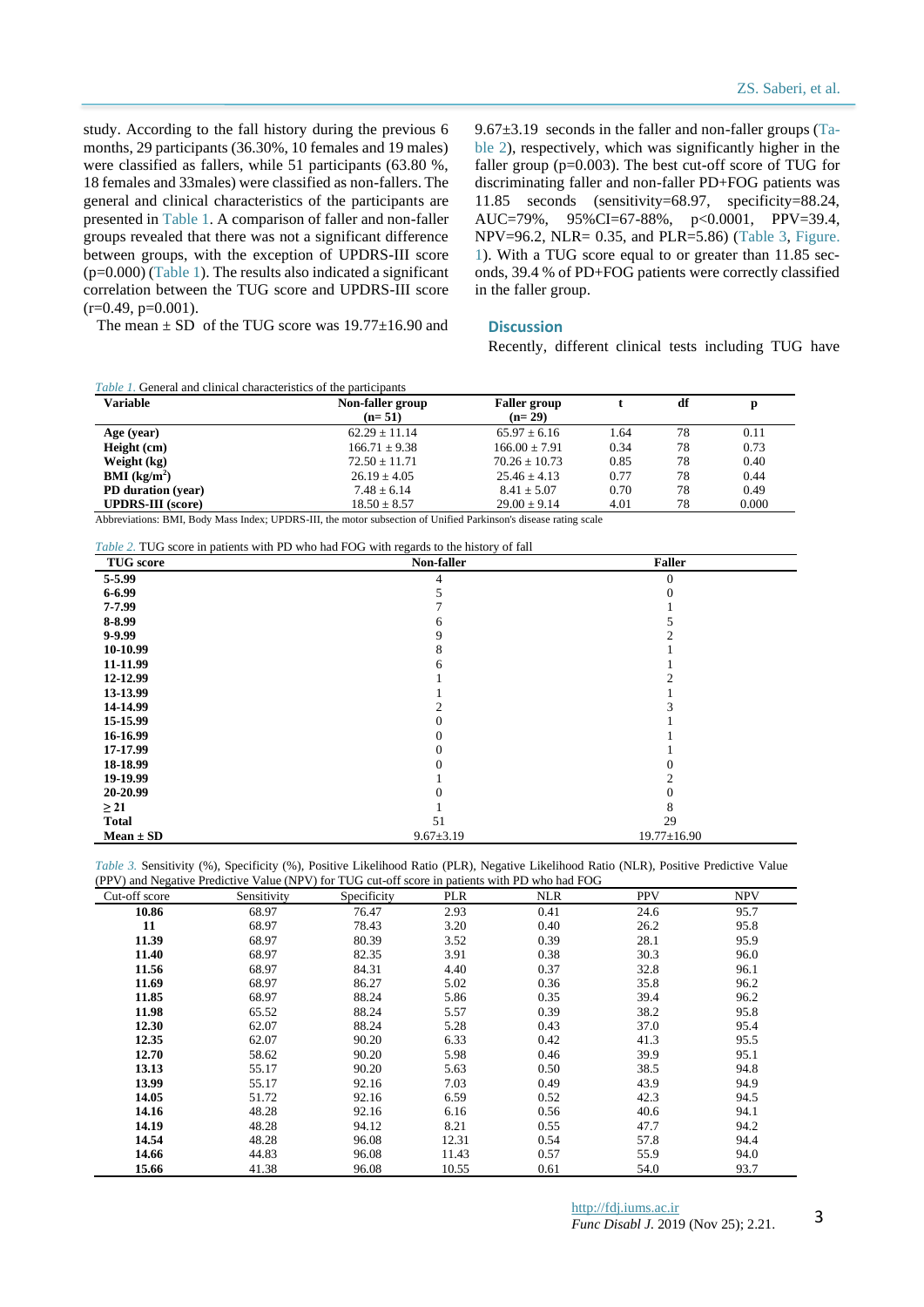

*Fig. 1.* Receiver operating characteristic (ROC) curve for TUG score in patients with PD+FOG

been listed as "recommended measures" by MDC-commissioned task force for assessing functional mobility, balance, and risk of falls in patients with PD. However, despite the high prevalence of both FOG and falls and their close relation in these patients, no attempt has yet been made to investigate the diagnostic accuracy of these tests for the risk of falls in patients with PD+FOG. The results of the current study provide the first evidence about the diagnostic accuracy of TUG for the risk of falls in patients with PD who had FOG.

We used the following descriptive terms to help the interpretation of the sensitivity and specificity results: high,  $\geq$  90%; moderately high,  $\geq$  80% and < 90%; moderate,  $\geq$ 70% and  $\leq 80\%$ ; moderately low,  $\geq 60\%$  and  $\leq 70\%$ ; and low, < 60%. The results of this study showed that the best cut-off score for TUG in patients with PD+FOG was 11.85 seconds (with moderately low sensitivity (68.97%) and moderately high specificity (88.24%)) to discriminate between fallers and non-fallers. Different cut-off scores of TUG have reported in previous studies for screening falls, which may be due to different fall definitions, sample sizes or study designs. Dibble et al. (2006) used the TUG cut-off score of 13.5 seconds in patients with PD and found low sensitivity (39%) and moderately high specificity (87%). The results of their study showed increased sensitivity (93%) and decreased specificity (30%) by decreasing the cut-off score to 7.5 seconds. Nocera et al (2013) proposed a cut-off score of 11.5 s with moderately low sensitivity (66%) and specificity (62%) for discriminating faller and non-faller PD participants [24]. A recent systematic review and meta-analysis also reported an overall low sensitivity (31%) and moderate specificity (74%) using a cut-off score of ≥13.5 seconds for fall screening in older adults [26].

The results of the current study indicated a PPV of 39.4%, NPV of 96.2%, PLR of 5.68, and NLR of 0.35 for the best TUG cut-off score. The PPV of 39.4% showed that 39.4% of PD+FOG patients with a positive score (i.e. TUG score≥ 11.85 seconds) were correctly classified as fallers. The NPV of 96.2% revealed that 96.2% of participants with a negative test (i.e. TUG score< 11.85) were classified as non-fallers. Thus, the misclassification rate for non-fallers was less than fallers (i.e. clinicians might be more confident about identifying non-fallers PD+FOG patients compared to fallers PD+FOG patients according to the TUG scores). These results did not support the use of TUG in isolation for assessing fall risk in patients with PD+FOG.

The results of this study found that faller PD+FOG patients had significantly greater TUG scores than non-fallers. This result is in accordance with the results of Vance et al. study (2015), which showed greater TUG score in the faller PD patients (i.e. PD patients who had a history of  $\geq 2$ falls in the preceding 6 months) as compared to the nonfaller PD group [27]. The previous study on older adults, also showed that fallers took a longer time than non-fallers to complete the TUG [28].

Furthermore, we found that the faller PD+FOG group had significantly greater UPDRS-III score compared with the non-faller PD+FOG group. This finding was in line with the Bohnen et al. study (2009) who reported greater UPDRS scores in faller PD patients compared with nonfallers [29]. Lieberman et al. (2016) also found a significantly worse UPDRS-III score in recurrent faller PD patients (i.e. those who had  $\geq 2$  falls during the last year) than the non-faller PD patients [30].

There may be some possible limitations in this study. First, only community-dwelling PD patients who had FOG, were in the Hoeh & Yahr stages I-III and were free from cognitive impairments were enrolled in this study, which limits the generalizability of the results to the entire PD population. Second, using the self-reported history of falls may potentially cause bias in the results. However, a selfreport history of falls has been commonly used in previous studies, which is suggested to be validated by a spouse and/or caregiver in future studies. Third, we performed the assessments only in the on-medication state of patients with PD because it is the common condition in which patients with PD usually ambulate and encounter the risk of falls, however, investigation of TUG diagnostic accuracy for falls during off-medication state may provide further information.

# **Conclusion**

The results of this study indicated that TUG has a moderate discriminative ability for falls screening in patients with PD who have FOG. The optimal cut-off score for discriminating faller PD+FOG patients and non-faller PD+FOG patients was 11.85 with moderately low sensitivity and moderately high specificity, indicating that TUG should be used in conjunction with other tests for the purpose of falls screening in clinical practice.

### **Acknowledgement**

This work was supported by Iran University of Medical Sciences, Tehran, Iran [Grant Number: 96-04-125-32634].

#### *Implication to practice*

The results of this study suggested that clinicians should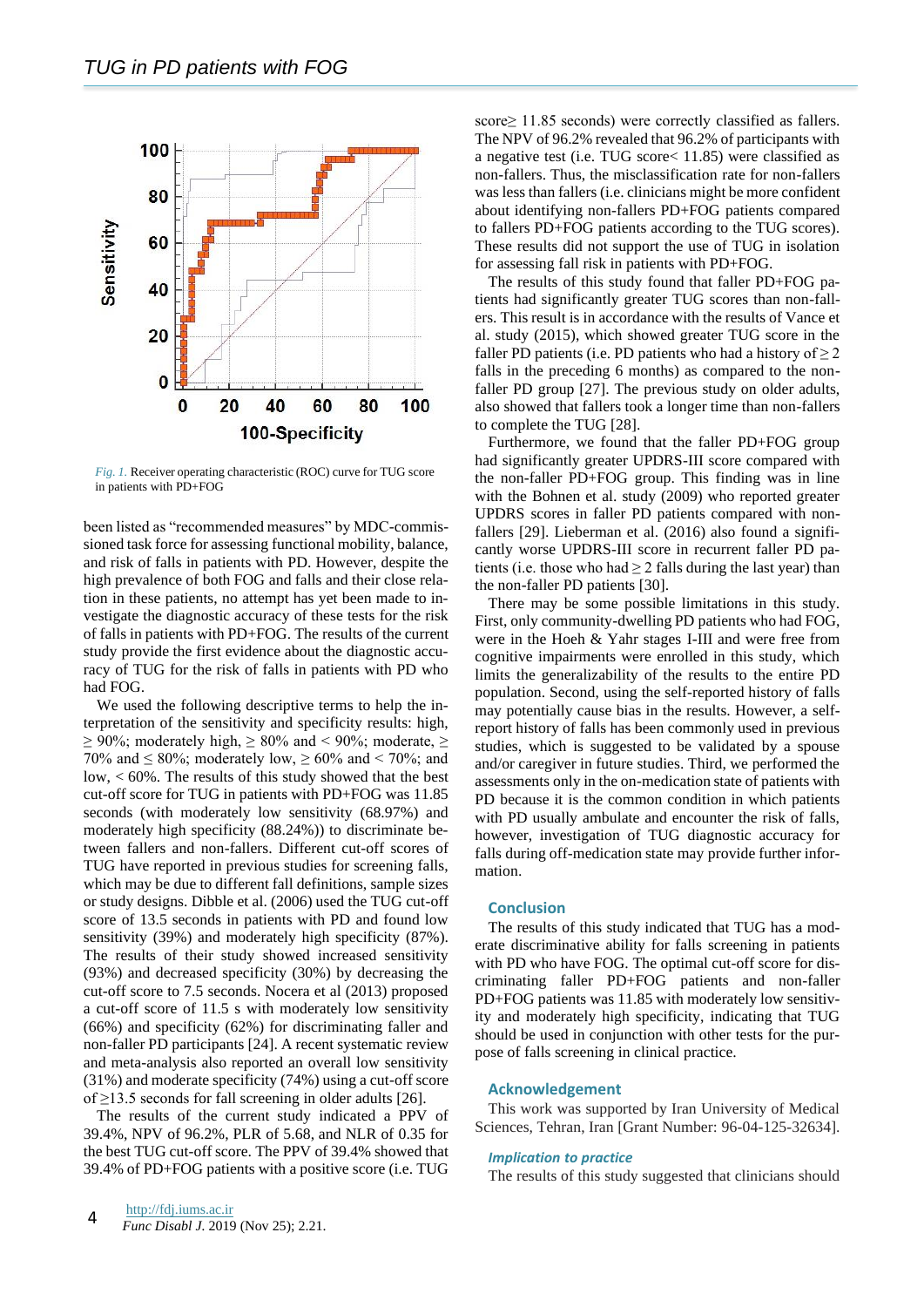use TUG in conjunction with other tests in their routine examinations of patients with PD as a fall risk screening measure in order to identify faller PD+FOG patients and refer them for fall-specific interventions to reduce their risk of falls and disabling fall-related consequences.

#### *Conflict of Interests*

The authors declare that they have no competing interests.

#### **References**

- 1.Jankovic J. Parkinson's disease: clinical features and diagnosis. J Neurol Neurosurg Psychiatry. 2008;79(4):368-76.
- 2.Chen PH, Wang RL, Liou DJ, Shaw JS. Gait disorders in Parkinson's disease: assessment and management. In J Gerontol. 2013;7(4):189-93.
- 3.Giladi N, Nieuwboer A. Understanding and treating freezing of gait in parkinsonism, proposed working definition, and setting the stage. Move Disord. 2008;23(S2):S423-S5.
- 4.Perez-Lloret S, Negre-Pages L, Damier P, Delval A, Derkinderen P, Destée A, et al. Prevalence, determinants, and effect on quality of life of freezing of gait in Parkinson disease. JAMA Neurol. 2014;71(7):884-90.
- 5.Nutt JG, Bloem BR, Giladi N, Hallett M, Horak FB, Nieuwboer A. Freezing of gait: moving forward on a mysterious clinical phenomenon. Lancet Neurol. 2011;10(8):734-44.
- 6.Bloem BR, Hausdorff JM, Visser JE, Giladi N. Falls and freezing of gait in Parkinson's disease: a review of two interconnected, episodic phenomena. Move Disord. 2004;19(8):871-84.
- 7.Crouse JJ, Phillips JR, Jahanshahi M, Moustafa AA. Postural instability and falls in Parkinson's disease. Rev Neurosci. 2016;27(5):549-55.
- 8.Cole MH, Silburn PA, Wood JM, Kerr GK. Falls in Parkinson's disease: evidence for altered stepping strategies on compliant surfaces. Parkinson Relat Disord. 2011;17(8):610-6.
- 9.Nonnekes J, Snijders AH, Nutt JG, Deuschl G, Giladi N, Bloem BR. Freezing of gait: a practical approach to management. Lancet Neurol.  $2015:14(7):768-78$
- 10. Tinetti ME. Preventing falls in elderly persons. New Eng J Med. 2003;348(1):42-9.
- 11. Blum L, Korner-Bitensky N. Usefulness of the Berg Balance Scale in stroke rehabilitation: a systematic review. Physic Ther. 2008;88(5):559-66.
- 12. Boulgarides LK, McGinty SM, Willett JA, Barnes CW. Use of clinical and impairment-based tests to predict falls by communitydwelling older adults. Physic Ther. 2003;83(4):328-39.
- 13. Tanji H, Gruber‐Baldini AL, Anderson KE, Pretzer‐Aboff I, Reich SG, Fishman PS, et al. A comparative study of physical performance measures in Parkinson's disease. Move Disord. 2008;23(13):1897-905.
- 14. Leddy AL, Crowner BE, Earhart GM. Functional gait assessment and balance evaluation system test: reliability, validity, sensitivity, and specificity for identifying individuals with Parkinson disease who fall. Physic Ther. 2011;91(1):102-13.
- 15. Bloem BR, Marinus J, Almeida Q, Dibble L, Nieuwboer A, Post B, et al. M easurement instruments to assess posture, gait, and balance in P arkinson's disease: Critique and recommendations. Move Disord. 2016;31(9):1342-55.
- 16. Panel on Prevention of Falls in Older Persons AGS, Society BG.

Summary of the updated American Geriatrics Society/British Geriatrics Society clinical practice guideline for prevention of falls in older persons. J Am Geriatr Soc. 2011;59(1):148-57.

- 17. Viccaro LJ, Perera S, Studenski SA. Is timed up and go better than gait speed in predicting health, function, and falls in older adults? J Am Geriatr Soc. 2011;59(5):887-92.
- 18. Foreman KB, Addison O, Kim HS, Dibble LE. Testing balance and fall risk in persons with Parkinson disease, an argument for ecologically valid testing. Parkinson Relat Disord. 2011;17(3):166-71.
- 19. Morris S, Morris ME, Iansek R. Reliability of measurements obtained with the Timed "Up & Go" test in people with Parkinson disease. Physic Ther. 2001:81(2):810-8.
- 20. Byl N, Henry R, Rizzo R. Is the timed up and go (TUG) sensitive to differentiating patients with mild to moderate PD compared to age matched controls: a descriptive pilot study. Int Phys Med Rehab J.  $2018:3(2):157-65$ .
- 21. Shine J, Moore S, Bolitho S, Morris T, Dilda V, Naismith S, et al. Assessing the utility of Freezing of Gait Questionnaires in Parkinson's Disease. Parkinson Relat Disord. 2012;18(1):25-9.
- 22. Emsaki G, Molavi H, Chitsaz A, Abtahi MM, Asgari K. Psychometric Properties of the Montreal Cognitive Assessment (MoCA) in Parkinson's Disease Patients in Isfahan. J Isfahan Med School. 2011;29(158).
- 23. Nevitt MC, Cummings SR, Hudes ES. Risk factors for injurious falls: a prospective study. J Gerontol. 1991;46(5):M164-M70.
- 24. Nocera JR, Stegemöller EL, Malaty IA, Okun MS, Marsiske M, Hass CJ, et al. Using the Timed Up & Go test in a clinical setting to predict falling in Parkinson's disease. Arch Physic Med Rehabil. 2013;94(7):1300-5.
- 25. Huang SL, Hsieh CL, Wu RM, Tai CH, Lin CH, Lu WS. Minimal detectable change of the timed "up & go" test and the dynamic gait index in people with Parkinson disease. Physic Ther. 2011;91(1):114- 21.
- 26. Schoene D, Wu SMS, Mikolaizak AS, Menant JC, Smith ST, Delbaere K, et al. Discriminative ability and predictive validity of the timed Up and Go test in identifying older people who fall: systematic review and meta‐analysis. J Am Geriatr Soc. 2013;61(2):202-8.
- 27. Vance RC, Healy DG, Galvin R, French HP. Dual tasking with the timed "up & go" test improves detection of risk of falls in people with Parkinson disease. Physic Ther. 2015;95(1):95-102.
- 28. Shumway-Cook A, Brauer S, Woollacott M. Predicting the probability for falls in community-dwelling older adults using the Timed Up & Go Test. Physic Ther. 2000;80(9):896-903.
- 29. Bohnen N, Müller M, Koeppe R, Studenski S, Kilbourn M, Frey K, et al. History of falls in Parkinson disease is associated with reduced cholinergic activity. Neurology. 2009;73(20):1670-6.
- 30. Lieberman A, Krishnamurthi N, Dhall R, Salins N, Pan D, Deep A. Predicting falls in Parkinson disease patients. Arch Neurosci. 2016;3(1).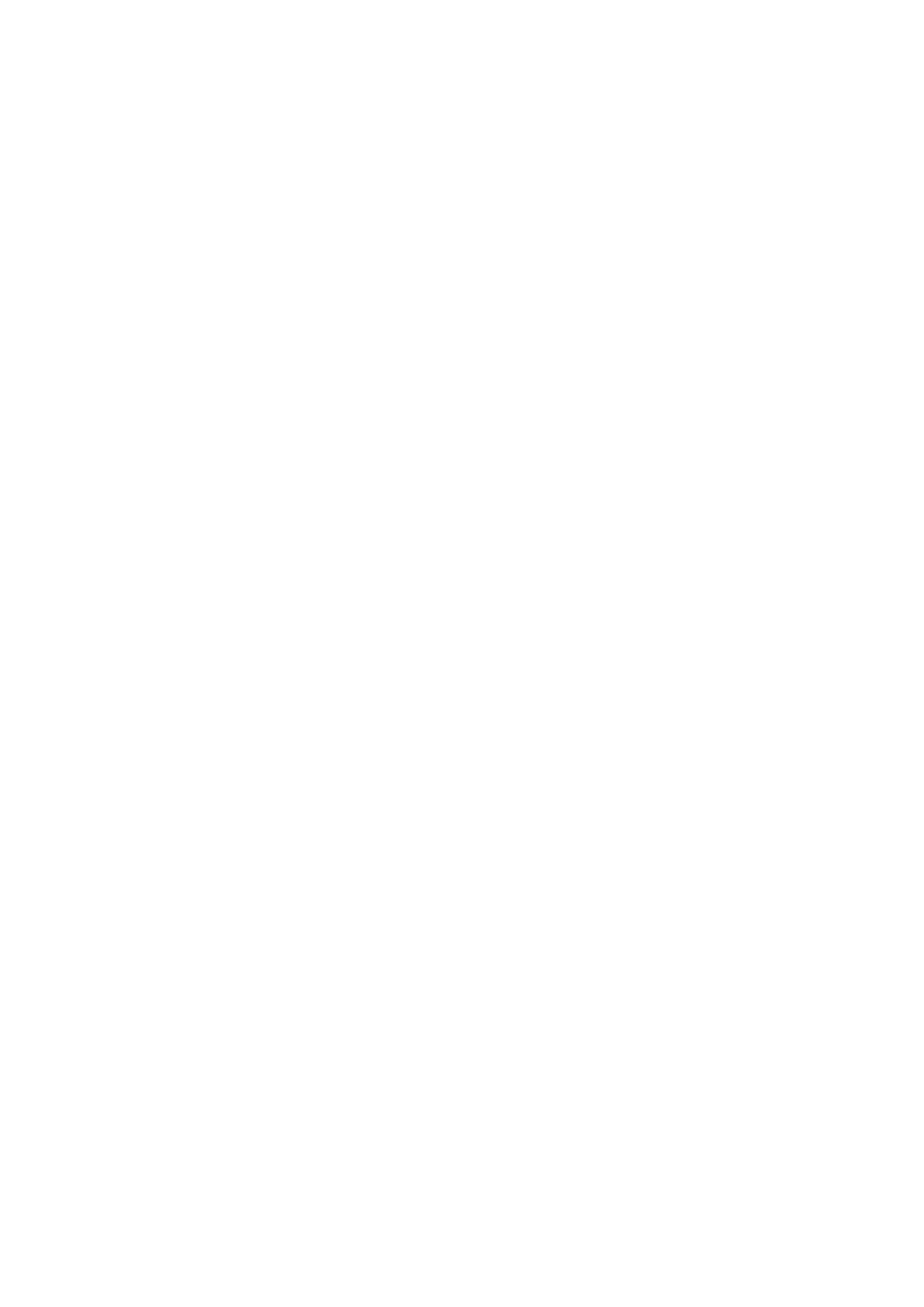

*Func Disabil J.* 2019 (Nov 25);2:21. https://doi.org/10.34171/fdj.2.21.



# **دقت تشخیصی آزمون برخاستن و راه رفتن زمان دار در بیماران مبتال به پارکینسون دارای قفل شدن حین راه رفتن**

# **زکیه سادات صابری،<sup>1</sup> امیرحسن حبیبی،<sup>2</sup> سعید بهزادی پور،<sup>3</sup> قربان تقی زاده\*<sup>4</sup>**

.1 گروه کاردرمانی، دانشکده علوم توانبخشی، دانشگاه علوم پزشکی ایران، تهران، ایران .2 گروه نورولوژی، بیمارستان حضرت رسول اکرم، دانشگاه علوم پزشکی ایران، تهران، ایران .3 گروه مهندسی مکانیک، دانشگاه صنعتی شریف، تهران، ایران .4 مرکز تحقیقات توانبخشی، دپارتمان کاردرمانی، دانشکده علوم توانبخشی، دانشگاه علوم پزشکی ایران، تهران، ایران

# **چکیده**

**مقدمه:** قفل شدن حین راه رفتن یک نشانه بالینی ناتوانکننده در بیماران مبتال به پارکینسون است که با اپیزودهای کوتاه ناتوانی در قدم برداشتن مشخص میشود و تقریبا %38/2 این بیماران را تحت تاثیر قرار میدهد. قفل شدن حین راه رفتن ناگهانی ممکن است تعادل را مختل کند و بنابراین به عنوان علت رایج افتادن در بیماری پارکینسون در نظر گرفته میشود. این مطالعه برای ارزیابی دقت تشخیص افتادن آزمون برخاستن و راه رفتن زمان دار، آزمون روا و پایا برای ارزیابی تحرک و ریسک افتادن، در بیماران مبتال به پارکینسون دارای قفل شدن حین راه رفتن بود.

**روشها:** در این مطالعه مقطعی، 80 فرد مبتال به پارکینسون ایدیوپاتیک که قفل شدن حین راه رفتن داشتند با میانگین ± انحراف معیار سن /63±9/76 63 سال و میانگین ± انحراف معیار مدت زمان بیماری 7/82±5/76 سال با روش نمونه گیری غیرتصادفی ساده شرکت کردند و بر اساس سابقه افتادن طی 6 ماه گذشته به دو گروه دارای سابقه افتادن و بدون سابقه افتادن تقسیم شدند. حساسیت، ویژگی، نسبت درست نمایی منفی و مثبت و منحنی مشخصه ی عملکرد )ROC )برای آزمون برخاستن و راه رفتن زمان دار محاسبه شد.

**یافتهها:** نمره آزمون برخاستن و راه رفتن زمان دار بین بیماران مبتال به پارکینسون دارای قفل شدن حین راه رفتن با سابقه افتادن و بیماران مبتال به پارکینسون دارای قفل شدن حین راه رفتن بدون سابقه افتادن تفاوت معناداری داشت (003/0=p). بهترین نقطه برش برای تمایز بین بیماران مبتلا به پارکینسون دارای قفل شدن حین راه رفتن با سابقه افتادن و بیماران مبتال به پارکینسون دارای قفل شدن حین راه رفتن بدون سابقه افتادن 11/85 ثانیه )حساسیت= 68/97% و ویژگی= 86%( بود.

**نتیجهگیری:** آزمون برخاستن و راه رفتن زمان دار حساسیت و ویژگی متوسطی برای وضعیت افتادن در بیماران مبتال به پارکینسون دارای قفل شدن حین راه رفتن دارد که نشان میدهد این آزمون باید همراه با سایر آزمونها برای غربالگری افراد نیازمند مداخله برای کاهش افتادن استفاده شود.

**کلیدواژهها:** اختالالت حرکتی، بیماری پارکینسون، افتادن تصادفی، تعادل، حساسیت و ویژگی

*Conflicts of Interest: The authors have no conflict of interest in this study.*